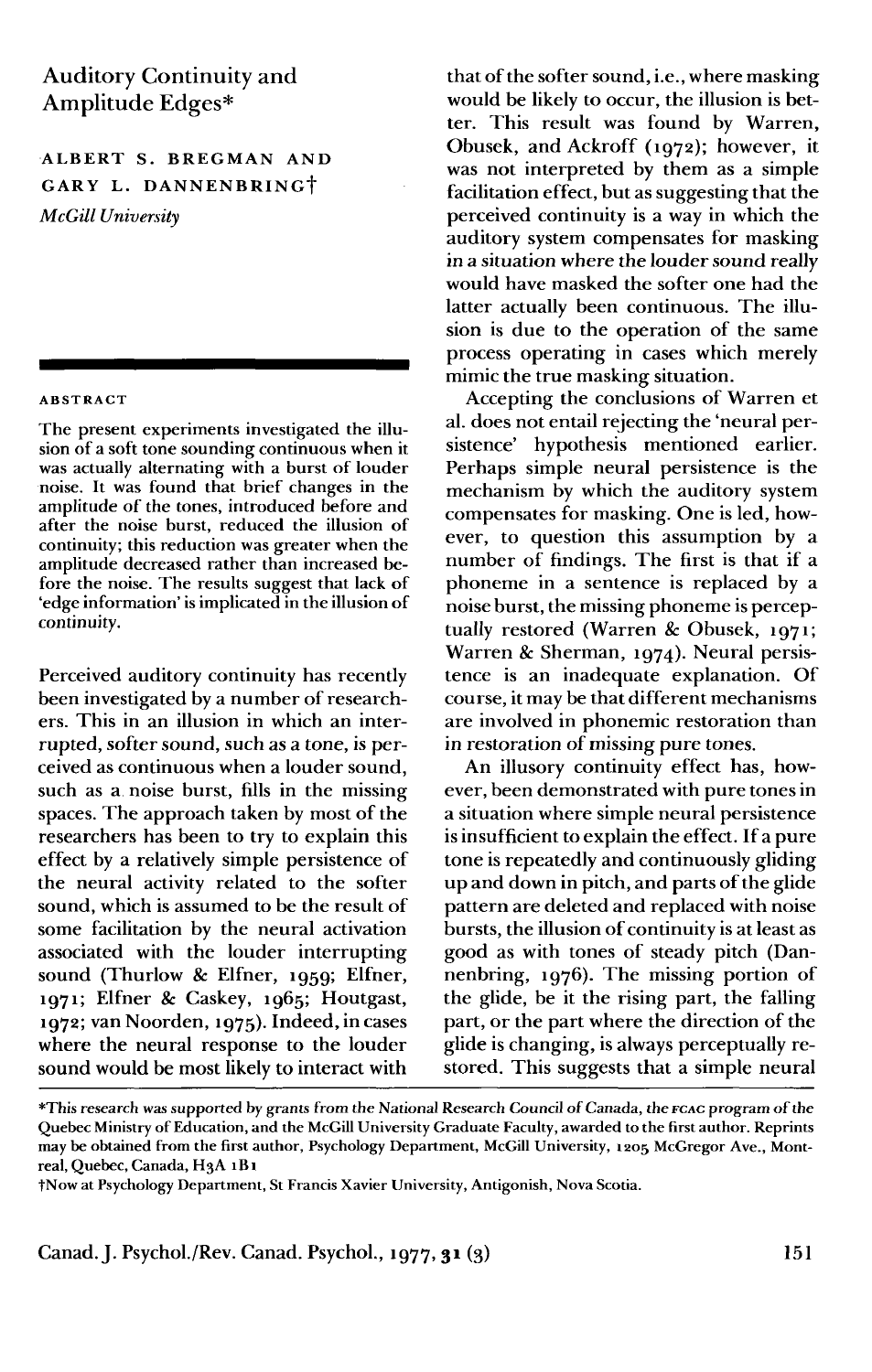persistence model is inadequate and that the mechanism must at least be capable of pitch interpolation.

In trying to analyse a perceptual phenomenon, it is important to consider the pattern-recognition aspects of the situation. It is likely that most illusions are cases where a mechanism that produces correct description in a natural-world situation is led by an impoverished stimulus situation to create an incorrect description. Illusions are important, therefore, in determining the information used by pattern-recognition mechanisms. We are led by such considerations to reason as follows. In the real world, the input to our ears is structured by many co-occurring sound sources, often momentarily obliterating the evidence of one another's existence. The auditory system must recover from this input a description of the various individual sources. To understand this process we must ask what information can be used to effect this decomposition of the input. Speculations as to the neural mechanisms are premature until we have a clear picture of what information is used.

One source of information concerning whether a softer sound is or is not continuing behind a louder one is obvious whether or not the neural processes corresponding to the frequency components of the softer sound continue through the louder sound. This is the source of evidence referred to in the 'neural perseveration' hypothesis. But is it only one source of evidence; another is what happens to the two signals at the edges where they meet.

We know that, in vision, what happens at an edge is critical. Two surfaces which differ in brightness at the edge where they meet, but change smoothly to equal brightnesses away from the edge, will be seen as two surfaces of different brightness, each surface being homogeneous in brightness (Cornsweet, 1970, p. 273). It is reasonable to postulate that the temporal edges in audition, for example where a soft sound meets an interrupting sound, are of

equal importance, In vision, we also know that when two regions. A and B, meet at an edge, the edge is usually assigned perceptually to only one region, A, and the shape of the edge is seen as specifying only the shape of A, not of B. When this happens, the B region is seen as overlapped by A and as continuing behind A. In the analogous case of two sounds, A and B, meeting at an 'edge,' the edge is probably assigned as a property of the louder masking sound, A (for ecologically valid reasons), and as specifying a temporal boundary for A, but not for B. A is heard as overlapping B, which continues behind A. This will be particularly true if B is heard again at the offset edge of A. There is simply no independent 'edge' information left over for B, to indicate that it, too, is bounded at the junction of A and B.

Suppose however, that we did provide some edge information for B independent of the onset of the louder sound, A, so as to suggest that B was turning off. Then B should be less likely to be heard behind A. Thus if we quickly turned down the loudness of a tone by 10 dB just before a loud noise burst replaced it, and quickly turned it up again by 10 dB after it replaced the noise burst in a repeating cycle, the resultant amplitude gradients, belonging to the tone alone, might serve as evidence that the tone actually turned off during noise. Thus we might predict that apparent continuity might be reduced as compared to the apparent continuity of a tone which remained at a constant intensity before and after the noise burst.

We can set up an alternative prediction from a simpler neural persistence hypothesis. According to this explanation, the tone sets some neural system into activity. When the masking noise burst comes on, it activates some of the same neural circuitry as did the tone. Therefore the circuit persists in its activity and we hear the tone continue through the noise. This theory would predict that turning down the tone by 10 dB just prior to the noise onset would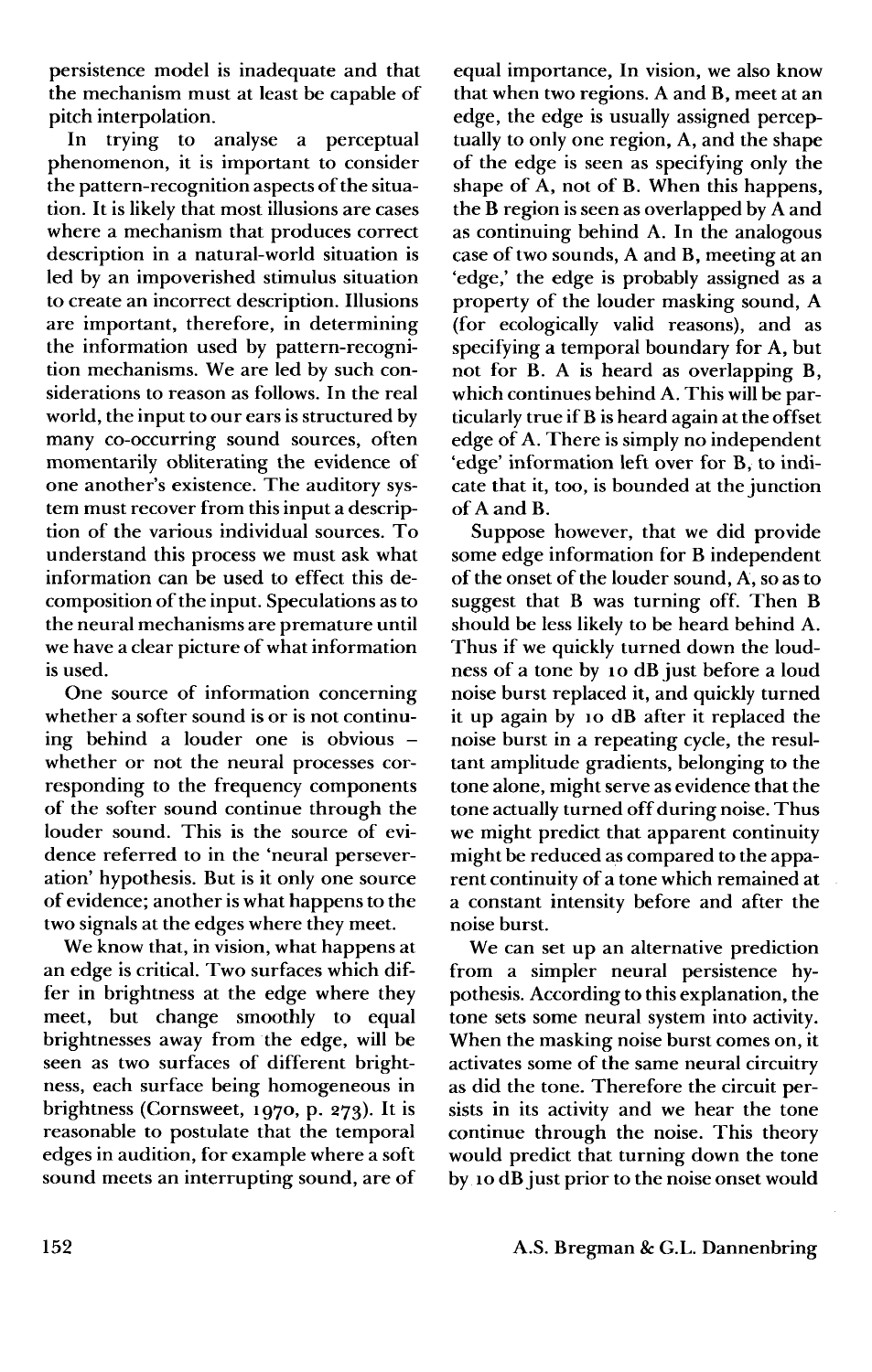certainly have no worse an effect upon continuity than lowering the tone by 10 dB overall and making no change immediately before the noise. On the other hand turning up the tone just before the noise might boost the neural activity corresponding to the tone and *increase* the illusion of continuity.

#### **EXPERIMENT I**

#### **METHOD**

#### *Subjects*

Twenty graduate and undergraduate students in psychology at McGill University volunteered as subjects. They were all naive as to the purpose of the experiment.

## *Procedure*

The subjects were tested individually in a small room. They were told that on each trial they would hear an alternation of a tone and a noise burst and that the tonal signal should sound continuous for short noise-burst durations but discontinuous for long noise-burst durations. They were asked to use a knob to adjust the noise-burst duration until the tone changed from sounding continuous to discontinuous, or vice-versa. They were encouraged to use the full range of the knob, and were instructed to turn the knob in both directions until they had centered on the point between perceived continuity and discontinuity of the tone (which will be referred to as the threshold for continuity). The subjects were then to push a button which would stop the trial and record the noise duration. They would then turn the knob back to the shortest noise-burst duration, causing the computer to start the next trial. Thus, each trial began with the noise burst at its shortest duration. There was a 500 msec, 2000 Hz warning tone at the beginning of each trial. Each subject was given a practice trial consisting of the 76 dB tone with o msec amplitude ramps (no ramps); all subjects demonstrated an ability to hear continuity of the tonal signal in this practice trial. It took most subjects approximately 30-45 minutes to complete the 32 trials.

## *Stimuli and Conditions*

On each trial the listener was presented with a repeating cycle of a 500 msec, 1000 Hz sine tone signal alternating with a 91 dB noise burst of adjustable duration (see Fig. 1). The tone consisted of a steady-state portion with amplitude



FIGURE 1 Experiment 1: stimulus with falling amplitude ramp preceding the noise burst: one cycle of the recycling pattern.

changes (linear ramps) before and after the noise bursts. The amplitude of the steady-state portion was either 76 dB or 66 dB. The linear amplitude ramps of the tone adjacent to the noise burst were either rising or falling. When the amplitude fell before the noise burst, there was a corresponding rise to the steady-state amplitude just after the noise burst, as shown in Figure 1. Likewise when the amplitude rose before the noise burst it fell to its steady state value just after the burst. Pre-burst and post-burst ramps in the tone were always of the same duration. It should be noted that conditions are always labelled according to what happened just *before* the burst; what happens afterward is essentially the 'mirror image.' In some conditions (o msec ramp) there was no amplitude change before or after the noise burst. The tone simply turned off at the beginning of the noise burst and on again at the offset of the noise.

There were four basic conditions in the experiment. Two of them were steady tones of 66 or 76 dB with no amplitude ramps (o msec ramps). The other two were (1) a tone of 66 dB steadystate briefly rising to  $76$  dB and (2) a  $76$  dB steady-state tone briefly falling to 66 dB at the margin of the noise burst. These 'rising' and 'falling' conditions were further distinguished according to the duration of the ramp (10, 25, or 50 msec). This variation in duration was introduced because we had no notion of what the optimal duration would be. There were, therefore, a total of eight different conditions presented to subjects in four randomized blocks for a total of 32 trials.

#### *Apparatus*

The 1000 Hz tonal stimuli were generated by a PDP- 11 computer operating a Wavetek model 136 VCA/VCG tone generator by means of a D/A converter. The noise signals were generated by a Lafayette model 15011 white noise generator and filtered through a Multi-Metrics AF-520A active filter to produce band-passed noise of 500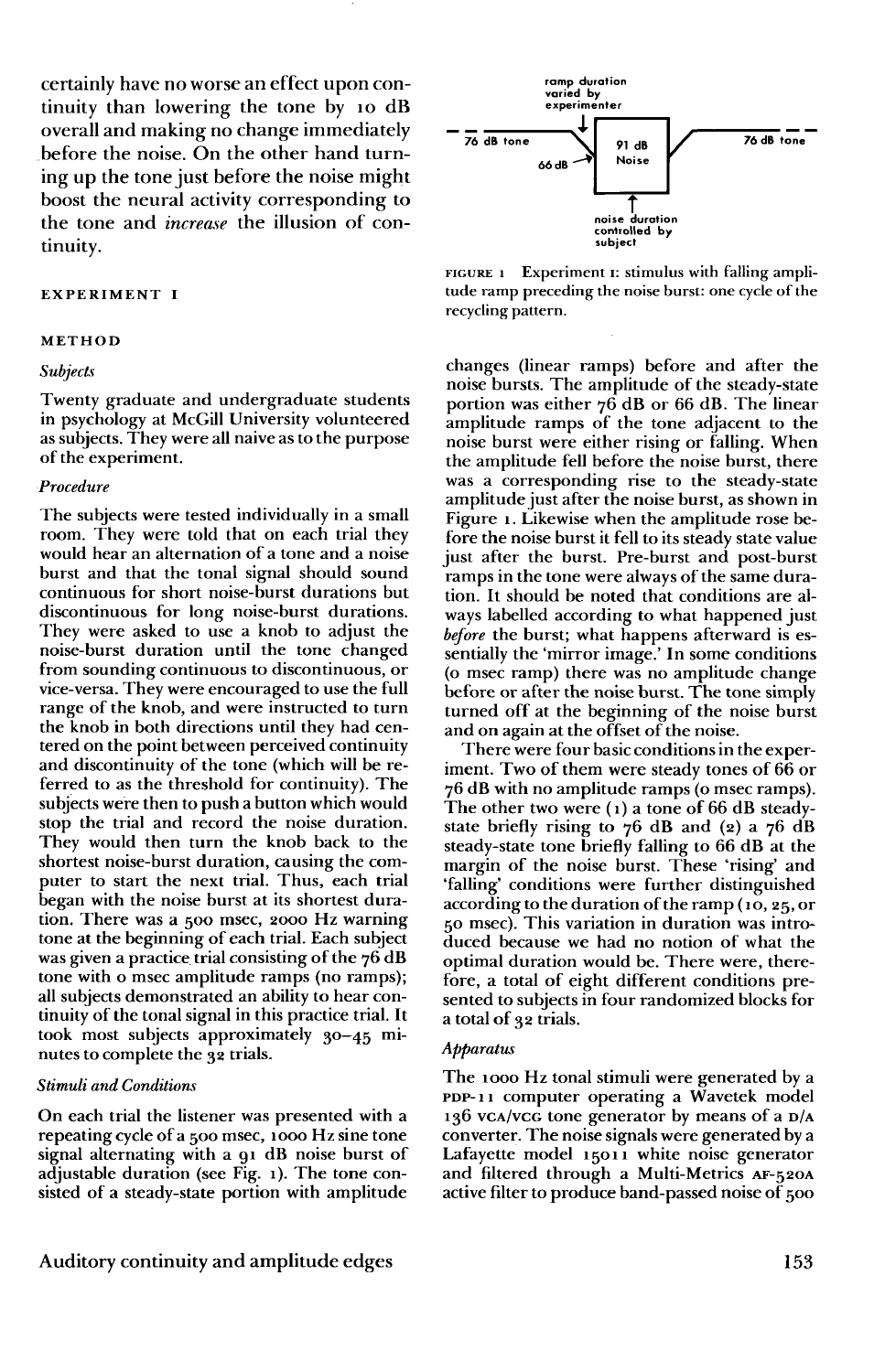to 1500 Hz. The noise and tone sources were switched in and out by the computer at the proper locations in the sequence. The noise bursts had rise and fall times of less than 1 msec. At the noise burst onset, the tone was attenuated from its ending level to less than 10 dB in less than 1 msec, remained at this level throughout the 91 dB noise, and then rose to its post-burst starting level in less than 1 msec as the noise switched off. Onsets and offsets of the tone occurred at the first positive zero crossing of the sine wave from the free-running oscillator. Thus there was an average error of 0.5 msec  $(\pm 0.5)$ msec) which varied randomly across conditions. The abrupt start and end of the sine wave did not generate any transient that was audible to the experimenters.

All dB measurements were made using a General Radio type 1551-C sound level meter set at B weighting and coupled to the headphones by a flat-plate coupler. The signal sources were mixed and then amplified using a Sony TA- 1055 stereo amplifier, and the sequence was presented to the subjects through Sennheiser HD-414 stereo headphones in a separate room, which was a normal indoor room with no special acoustic isolation.

The subject could control the duration of the noise signal using a knob connected to the computer through an A/D converter. He ended each trial by pressing a button which also caused the computer to store the most recent adjusted noise duration.

#### **RESULTS AND DISCUSSION**

The mean thresholds between perceived continuity and discontinuity of the tonal signal are shown in Figure 2. For noise durations shorter than the threshold value, the tone was heard as continuous. Hence high values signify better continuity. The results show that for the 76 dB condition, in which the amplitude decreased before the noise burst, continuity became poorer as the duration of the amplitude ramp increased. When the amplitude increased before the noise (the 66 dB steady-state tones), there was a slight, but inconsistent, decrease in continuity as the amplitude ramp duration increased. An analysis of variance showed that there was a significant difference between the threshold adjustments for the two steady-state tone dB levels,  $F(1,19) = 9.88, p < .01$ , and a sig-



FIGURE 2 Experiment 1: mean thresholds between perceived continuity and discontinuity. For noise durations shorter than the threshold value, the tone was heard as continuous. Hence high values signify better continuity.

nificant effect of amplitude ramp duration,  $F(3,57) = 6.73, p < .005$ . There was no significant interaction between these two main effects.

The most important result is that decreasing the amplitude by 10 dB before the noise burst and increasing it again after the noise burst (the 76 dB condition) caused a decrease in perceived continuity. In this case, a slight dropping edge has been imposed on the tone just prior to the noise. Even so, the tone is still at 66 dB just as the noise turns on. If this final pre-interruption level were the only factor affecting perceived continuity, the continuity should have been exactly as good as with the 66 dB no-ramp condition (o msec ramp), since the final amplitude is the same in both cases. One can see in Figure 2 that this is not true; the falling ramps produce continuity which is lower than the 66 dB non-ramped condition. Thus, the edge, which suggested that there might be a termination of the tonal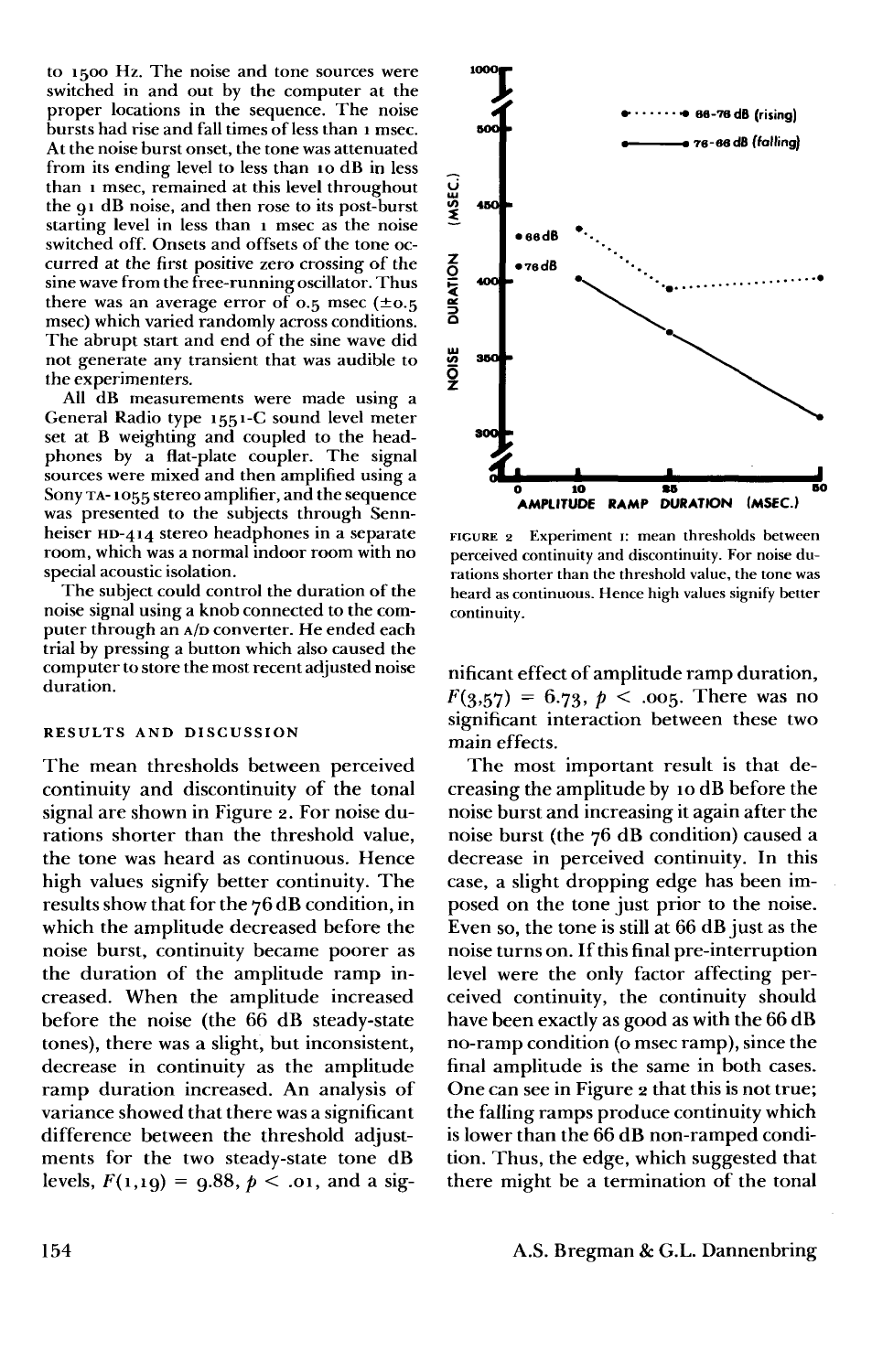signal during the noise burst, was more important in affecting the continuity threshold than was the energy of the noise relative to the tone.

The results are not predictable from a simple neural persistence hypothesis. The downward ramping conditions should be no worse than the unramped 66 dB condition according to this simple model.

The results for the 66 dB steady-state tones showed that making the tone louder before the noise burst does not, however, produce the reverse effect as might be predicted from the neural persistence hypothesis. That is, such a procedure apparently does not make the tone perceptually continue more than with no amplitude ramps. In fact, there was a slight tendency for a decrease in continuity as the duration of the amplitude ramp increased in this condition. The explanation for this may lie in the fact that the auditory system responds to *any* change in the tonal signal, either up or down, as indicating a discontinuity in the tone. This might reduce the perception of continuity.

The effects of duration suggest that the noise sometimes masks the loudness changes in the tone. As the point of transition between the steady state and ramped portions of the tone are moved further away from the borders of the noise, and thus escape its masking effects, these loudness changes in the tone exert a stronger effect on the perceived continuity. This interpretation is consistent with the idea that the continuity effect with steady-state tones arises from the masking by the noise of the sudden drop in loudness of the tone at the onset of the noise. Lacking this 'discontinuity' information, the auditory system projects the sound into the noise.

#### **EXPERIMENT II**

Experiment n was designed to allow us to look more systematically at the effect of introducing discontinuities in the tonal signal. Specifically, the following questions

TABLE I Stimulus conditions used in Experiment II

| Steady-state<br>amplitude | Amplitude just before noise |       |       |
|---------------------------|-----------------------------|-------|-------|
|                           | $0 \text{ ramp}$            | Up    | Down  |
| 80                        | 80                          |       | 70:60 |
| 70                        | .70                         | 80    | 60    |
| 60                        | 60                          | 70:80 |       |

were investigated: (1) What is the effect of increasing the duration of the amplitude change beyond  $50$  msec? (2) Is there any difference between changing the amplitude by 10 dB or 20 dB? (3) Is there any difference between changing the amplitude up or down? We also eliminated the shorter ramp durations (since these seemed to have smaller effects) and added one longer ramp duration to see if ramps longer than 50 msec would have any effect.

#### **METHOD**

#### *Subjects*

Thirty subjects participated in this experiment. Thirteen subjects were paid young adults recruited from the McGill University campus between school sessions, and 17 were graduate and undergraduate students in psychology who volunteered their services. In addition, there was one other subject whose continuity thresholds were all above 1 second (the maximum possible in the experiment) and who was therefore eliminated.

## *Stimuli and Procedure*

As in Experiment 1, the tonal stimuli were 500 msec, 1000 Hz sine tones alternating with go dB band-passed (500-1500 Hz) noise bursts. In this experiment, the durations of the amplitude changes of the tone were o msec (instantaneous on and off), 50 msec, or 100 msec, thus extending these values beyond the 50 msec maximum in Experiment 1.

Nine different stimulus conditions were created by varying the factors of ramp duration, direction of change and amount of change in the ramped position of the sine tone. The rise and fall times of the noise burst were always under 1 msec. The nine basic stimulus conditions are outlined in Table 1. There were three steadystate amplitudes, 80, 70 and 60 dB. The 80 dB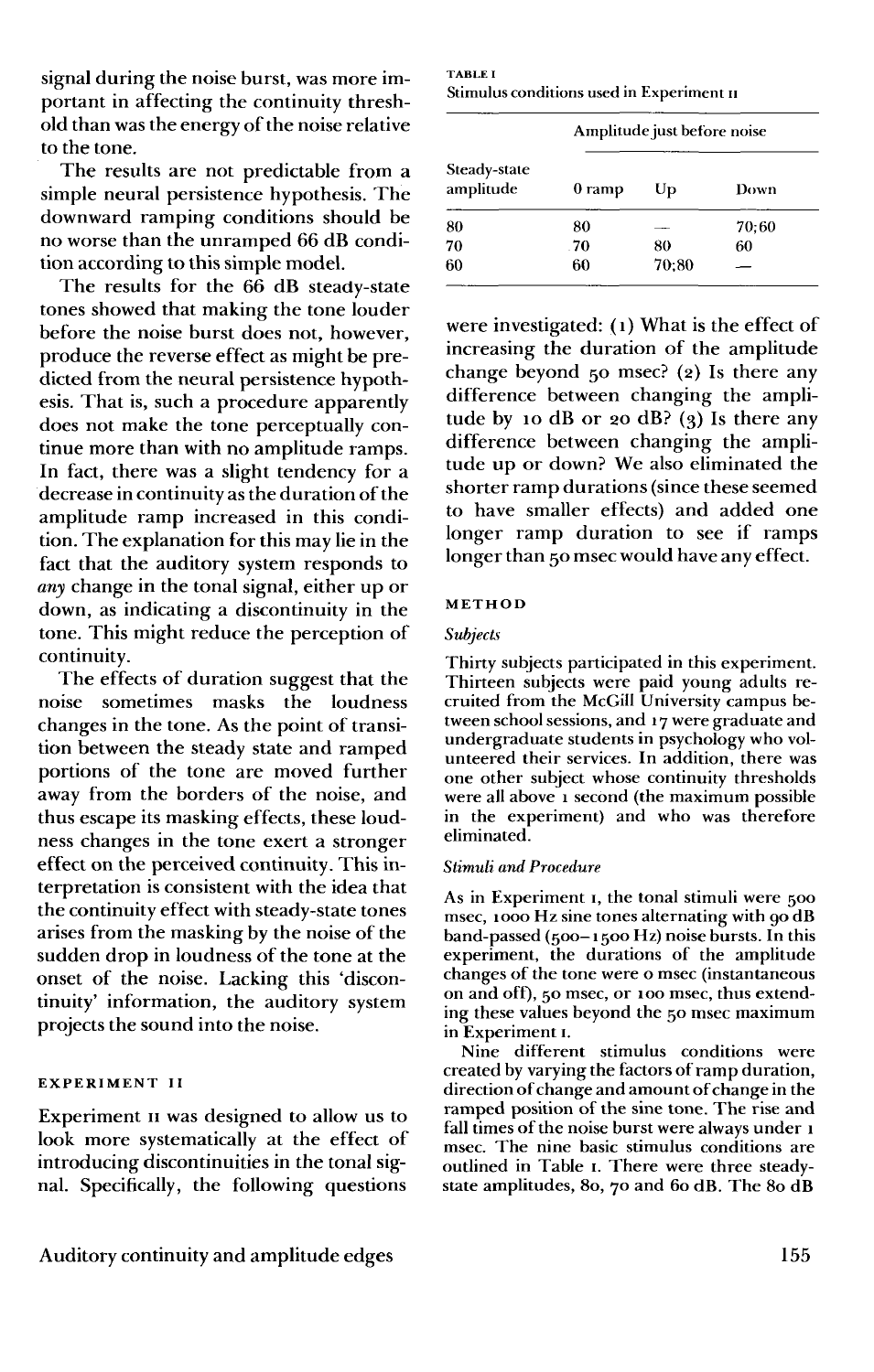signal either remained constant (o ramp) or was ramped downwards to 70 or 60 dB. The 70 dB signal remained constant or was ramped upwards to 80 dB or downwards to 60 dB. The 60 dB signal either remained constant or was ramped upwards to 70 or 80 dB. As in Experiment 1, these changes in amplitude before the noise 'were accompanied by corresponding changes back to the original level after the noise. (Descriptions of amplitude changes, such as 60-70 dB, will always refer to the change before the noise burst.) The o msec amplitude change conditions (simple steady-state tones) were presented twice as many times as the other conditions, so that one-third of the trials had no amplitude changes, while two-thirds had amplitude changes. The trials were presented randomly in three blocks, for a total of 54 trials. There was also one practice trial consisting of a 70 dB tone with no amplitude changes. All of the subjects heard continuity of the tone in this practice trial.

All other procedures were the same as in Experiment 1, except that, because of the softer nature of some of the tones (60 dB) in Experiment 11, subjects were tested in an Industrial Acoustics Audiometric testingroom model 1202. Background noise in the room plus noise from the various electronic devices (amplifier, mixer, etc.) was 47 dB as measured through the headphones using a flat-plate coupler. Most of the background noise was of very low (inaudible) frequencies apparently caused by the building air conditioning system.

## **RESULTS AND DISCUSSION**

The results of the experiment are presented in Figure 3. As can be seen from the figure, any change in the amplitude of the tonal signal produced a decrease in the continuity threshold over the steady-state levels, a result similar to that of Experiment 1. An overall comparison, using the Sheffe method, of stimuli with no change in amplitude, with stimuli having falling amplitude changes, revealed a highly significant difference,  $F(1,29) = 53.01, p <$ .001. In addition, there was a significant difference between steady-state stimuli and stimuli having rising amplitude changes,  $F(1,29) = 14.24, p < .025$ . To look in greater detail at the effects of direction of amplitude change, nine analyses of variance were performed. Only the conditions



FIGURE 3 Experiment n: mean thresholds between perceived continuity and discontinuity. For noise durations shorter than the threshold value, the tone was heard as continuous. Hence high values signify better continuity.

in which there were amplitude changes were included in these analyses. Three separate analyses were done to look at the effect of having a common starting point in amplitude, three comparing conditions with common mid-points (the amplitude at the middle of the change), and finally three analyses comparing conditions having common end points. The results of these analyses are summarized in Table n.

One of the main problems which this experiment was designed to investigate was whether there was any difference between continuity thresholds for tones that decreased in amplitude before the noise burst as compared with tones that increased in amplitude before the noise. Five different comparisons are directed towards this question. Three of these are the comparisons between conditions having common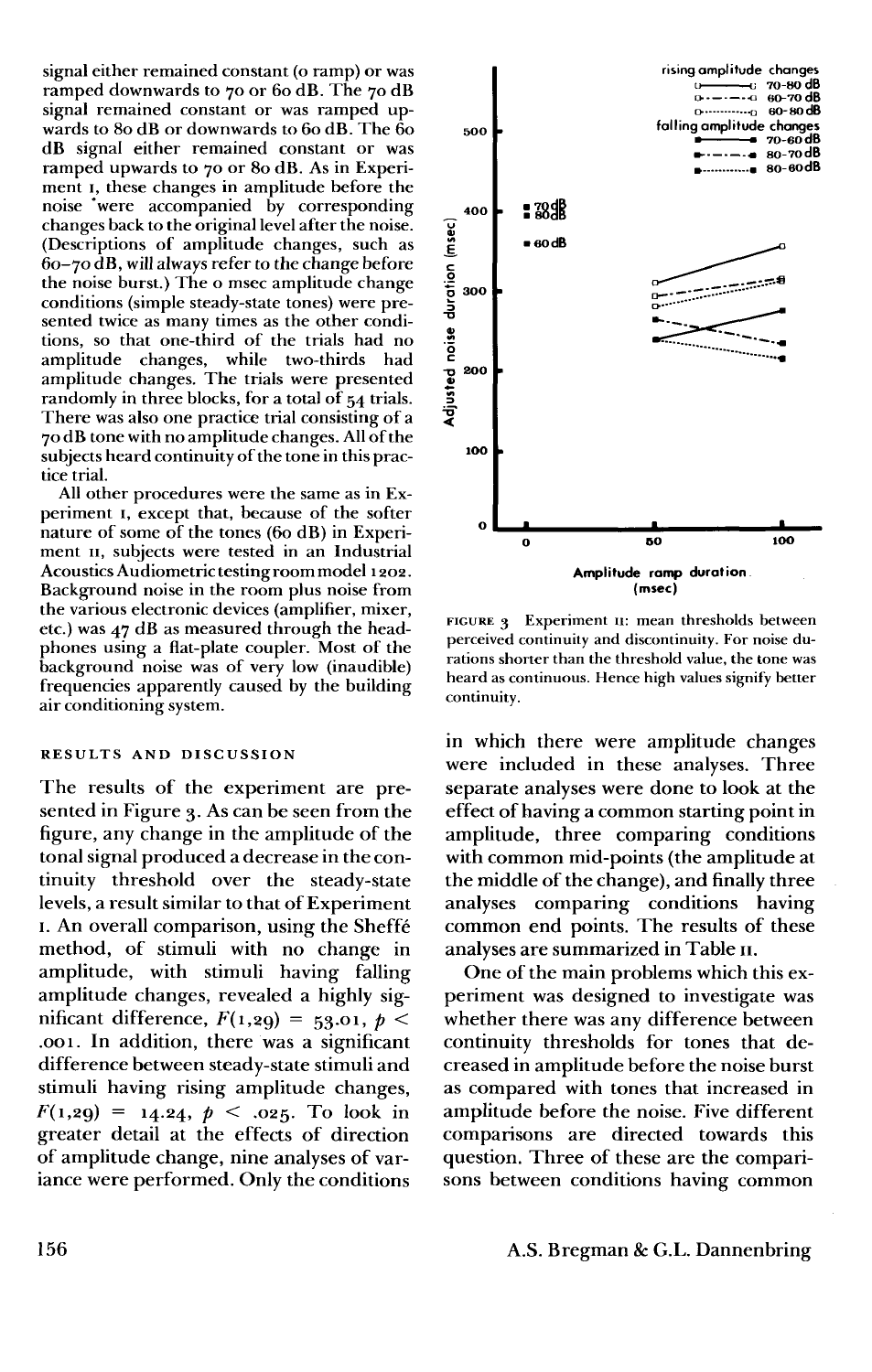#### **TABLE II**

Summary of the results of separate analyses of variance conducted on the results of Experiment n

|                             | <b>Variables</b>        |          |              |  |
|-----------------------------|-------------------------|----------|--------------|--|
| Comparisons                 | Transition <sup>a</sup> | Duration | $T \times D$ |  |
| Same mid point <sup>h</sup> |                         |          |              |  |
| $80 - 70:70 - 80$           | $***( U > D)$           |          | *            |  |
| 80–60: 60–80                | ***(U > D)              |          |              |  |
| 70–60: 60–70                | $*$ $(U > D)$           | $\ast$   |              |  |
| Same start point            |                         |          |              |  |
| $80 - 70; 80 - 60$          |                         |          |              |  |
| 70–80; 70–60                | ***(U > D)              | **       |              |  |
| 60–70; 60–80                |                         |          |              |  |
| Same end point              |                         |          |              |  |
| $70 - 80; 60 - 80$          |                         | **       |              |  |
| $60 - 70$ ; $80 - 70$       | ** $(U > D)$            |          |              |  |
| 70–60: 80–60                |                         |          | $x =$        |  |

<sup>a</sup>This variable refers to different things in different analyses. When the comparison is between changes in different directions (e.g., 70-80; 70-60), it is the effect of direction of change. However, when both changes are in the same direction (e.g., 80-70; 80-60), it is the amount of change (10 or 20 dB).

<sup>b</sup>The numbers refer to dB changes before the noise burst.

 $**p* < .05$ . *\*\*p<* **.01.**  $***P<.001$ .

 $U > D$  indicates that the upward ramp led to greater continuity of the tone.

mid-points. One is a comparison between conditions with a common starting point  $(70-80; 70-60)$ , and one with a common end point (80-70; 60-70). In every case, there is a highly significant effect of the direction of amplitude change; whether the comparison is between conditions having common starting points, mid-points, or end points seems to make little difference. In all comparisons between upward and downward transitions with a common mid-point (e.g., 60-80 vs 80-60 dB), the downward transition always leads to lower continuity.

Among the comparisons involving a common starting amplitude, only the 70-80 versus 70-60 dB comparison was significant. Again, the direction of change proves to be the most important factor.

Finally, when conditions sharing a final ending amplitude are compared, only the  $60-70$  vs  $80-70$  (i.e., the ones differing in direction of change) show a difference, with the downward ramp again leading to less continuity.

The occasional effects of amplitude change duration, and the interaction of the two main effects, are due to the rise in continuity observed in some conditions at 100 msec. Obviously, at the extreme (very slow amplitude changes) we would expect the continuity thresholds to come back to the steady-state levels, since such very slow amplitude changes would perceptually be very similar to steady-state tones.

A final point, in relation to amplitude change, is that there seems to be no significant effect of the amount of amplitude change (10 dB or 20 dB). Table 11 shows that the transition variable was never significant for any of these comparisons.

One fact evident in comparing Figures 2 and 3 is that the steady-state conditions do not line up in the same order (e.g., from soft to loud) in the two experiments. However, in each experiment the order of the steady-state conditions taken alone was not statistically significant. The change from one experiment to the other was probably due to sampling error.

#### GENERAL DISCUSSION

The results of the present experiments and those in the literature can give us some insight as to the mechanism responsible for the auditory continuity effect. We would like to suggest that the auditory system, at a pre-attentive level, decomposes the acoustic input and generates a description of the imput as a composite of co-occurring but distinct signals. One product of this decomposition is auditory stream segregation (Bregman & Campbell, 1971; Bregman & Dannenbring, 1973; Bregman & Rudnicky, 1975). This is a case where an acoustic imput is described perceptually as a cooccurrence of two sources, neither of which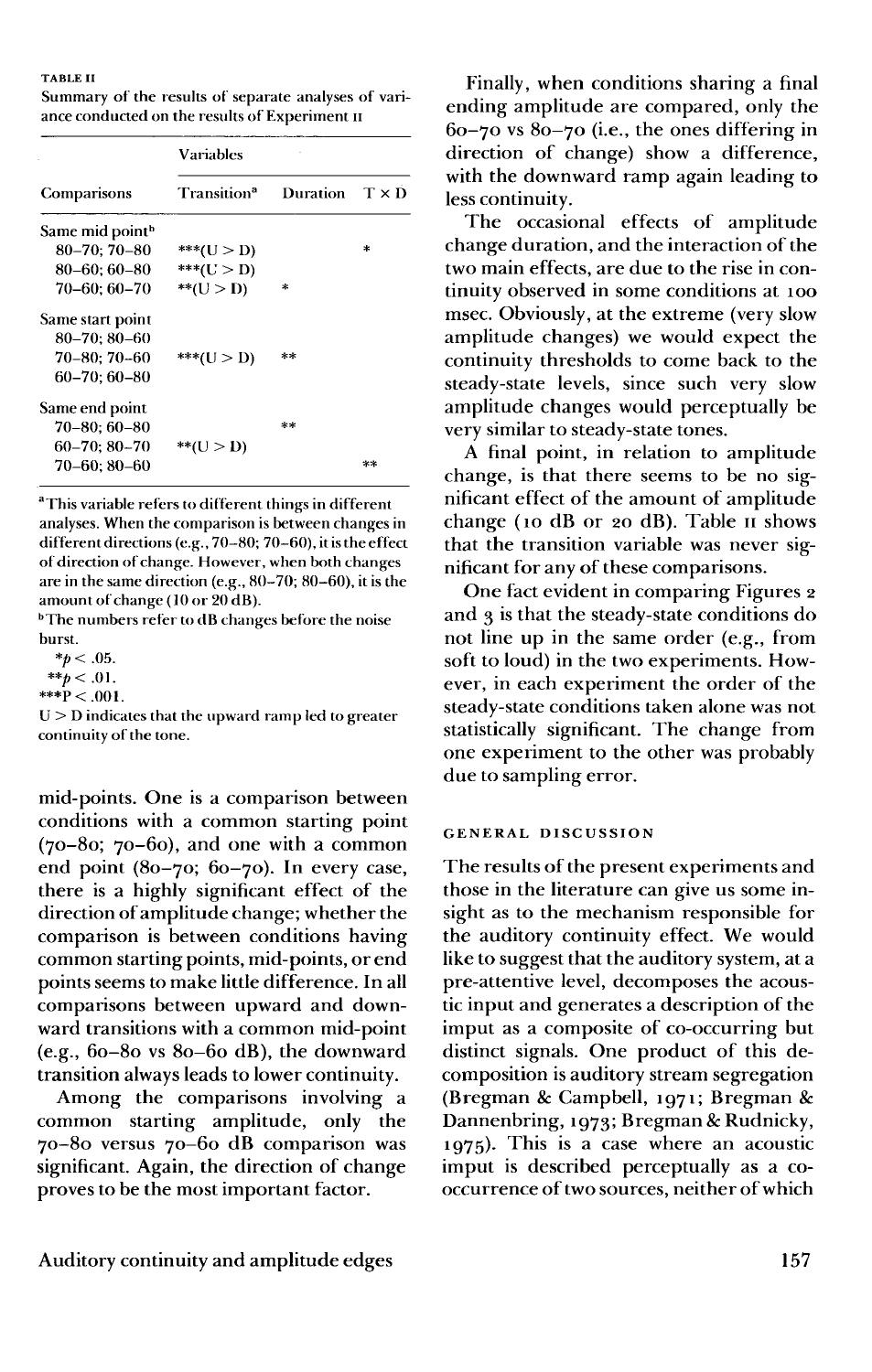masks the other. The illusion of continuity is a special case of decomposition where one signal is perceived as masking or *occluding* the other (when it really does not). This perceptual 'description' will arise when certain evidence is present. There are two types of evidence. One is evidence available immediately from the acoustic properties of the situation. The second type depends on prior learning, as in phonemic restorations. However, it is unlikely that prior learning can generate a perception of 'occlusion' when the acoustic evidence says that it is impossible. If you cut a phoneme out of the sentence and do not fill the gap with loud noise, there will be no phonemic restoration (Warren, 1970).

The acoustic evidence, therefore, is primary in affecting the decomposition. It is probably processed in the following way. Whenever there is a sharp discontinuity either in the frequency spectrum or in overall loudness, the possibility exists that a second source, B, has replaced a first one, A, as the dominant shaper of the acoustic spectrum. The acoustic system must now determine what has happened to A. Two alternatives exist: A has either turned off or continued on. Acoustic evidence for continuation is the following:  $(1)$  B is much louder than A and might mask A if A were present; (2) the activity of the neural circuitry that registered A has not stopped altogether after B's onset;  $(3)$  A reappears immediately at the 'off edge of B; (4) there are no perceptible (i.e., not masked) silences (sharp drops in amplitude) between A and B; (5) there is no perceptible amplitude gradient in A, just prior to the onset of B, to suggest that A might be changing during the interruption.

With regard to the fifth principle, we were surprised to find in the current experiment that even an increasing amplitude gradient acted against the perceived continuity of the tone to some degree. While decreasing gradients are more effective, any sort of amplitude change seems to inhibit the interpolation process.

The perceptual *content* of the interpolation (restoration) depends on what is predictable from the analysis of signal A prior to and after its interruption. If certain speech sounds are predictable, they are inserted. If a continuation of a glide in pitch, or a change in direction of the glide is predictable, that is what will be inserted (Dannenbring, 1974). And finally, if a simple steady-state pitch is predictable, the insertion will be a steady-state pitch.

#### RESUME

Deux expériences sur l'illusion de continuité d'un son présenté en alternance avec des éclats de bruit intense. Les experiences montrent que de breves modification dans l'amplitude des sons, quand elles se produisent avant et apres un bruit, reduisent l'illusion de continuite; cette réduction est plus marquée quand l'amplitude décroît plutôt que de croître avant le bruit. Ces résultats suggèrent que l'illusion de continuité implique un defaut d'information sur les contours sonores.

#### **REFERENCES**

- BREGMAN, A.S., & CAMPBELL, J. Primary auditory stream segregation and perception of order in rapid sequences of tones./, *exf). Psyrhol.,* ig71,89, 244-249
- BREGMAN, A.S., & DANNENBRING, G.L. The effect of continuity on auditory stream segregation. *Percept. P.syrhophys.,* 1973, 13, 308-312
- BREGMAN, A.s., & RUDNICKY, A. Auditory segregation: Stream or streams. *J. exp. Psychol.: Human Percept. Perform.,* 1975, 1, 263-267
- CORNSWEET, T.N. *Visual perception.* New York: Academic Press, 1970
- DANNENBRING, G.L. Perceived auditory continuity with alternately rising and falling frequency transitions. *Canad.J. Psycho!.,* 1976, 30, 99-114
- ELFNER, L.F. Continuity in alternately sounded tonal signals in a free field. *J. Acoust. Soc. Am.*, 1971, 49, 447-449
- ELFNER, L.F., & CASKEY, w.E. Continuity effects with alternately sounded noise and tone signals as a function of manner of presentation. *J. Acoust. Soc. Am.*, 1965, **38**, 543–547
- HOUTGAST, T. Psychophysical evidence for lateral inhibition in hearing./. *Acoust. Soc. Am.,* 1972,51, 1885-1894
- NOORDEN, L.P.A.S. VAN. Temporal coherence in the perception of tone sequences. Doctoral dissertation, Technische Hogeschool, Eindhoven. Published by Institute for Perception Research, Eindhoven, The Netherlands, 1975